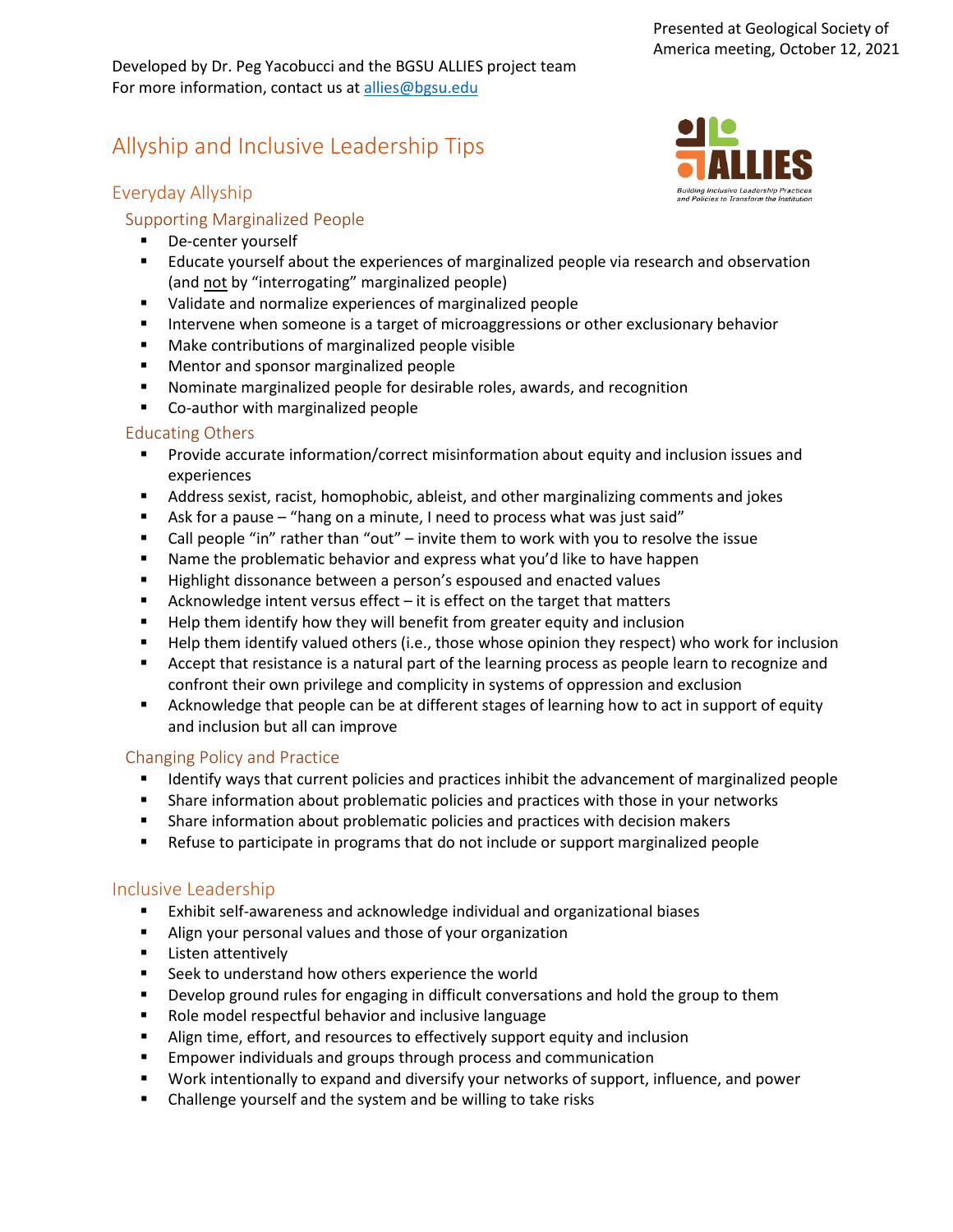#### Readings on Allyship and Inclusive Leadership

- Adams, M., Bell, L. A., & Griffin, P. 1997. *Teaching for Diversity and Social Justice*. New York, NY: Routledge.
- Broido, Ellen M. 2000. The development of social justice allies during college: A phenomenological investigation. *Journal of College Student Development* 41: 3-18.
- Dillon, B., and Bourke, J. 2016. *The Six Signature Traits of Inclusive Leadership: Thriving in a Diverse New World*. Stamford, CT: Deloitte University Press.
- Deszca, G., et al. 2020. *Organizational Change: An Action-Oriented Toolkit*. 4th edition. Los Angeles: SAGE Publications.
- Florida International University's Bystander Leadership Training: <https://advance.fiu.edu/programs/bystander-leadership/index.html>
- Goodman, D.J. 2011. *Promoting Diversity and Social Justice: Educating People from Privileged Groups*. New York, NY: Routledge.
- Hanasono, L.K., et al. 2021 (In Review). Communicating privilege and faculty allyship. Submitted to *Communication Quarterly*.
- Jones, J.C. 2021. We need accomplices, not allies in the fight for equitable geoscience. *AGI Advances* 2: 1-4.<https://doi.org/10.1029/2021AV000482>
- LeMaire, K.L., et al. 2020. Allyship in the academy. *Navigating Careers in the Academy: Gender, Race, and Class*. Purdue University Butler Center for Leadership Excellence, Working Paper Series 3(1): 6- 26.
- Mathew, A.C., et al. 2021. The complexity of working with white racial allies: Challenges for diversity educators of color in higher education. *Journal of Diversity in Higher Education.* [https://doi.org/10.1037/dhe0000310](https://doi.apa.org/doi/10.1037/dhe0000310)
- Ogunyemi, D., et al. 2020. Microaggressions in the learning environment: A systematic review. *Journal of Diversity in Higher Education* 13(2): 97-119.<https://doi.org/10.1037/dhe0000107>
- O'Mullane, M. 2021. Exploring the institutional response to a gender equality programme (Athena SWAN) in one Irish university. Conference paper, 2021 Gender, Work & Organization Conference, University of Kent, UK (virtual).
- Patton, L. D., & Bondi, S. 2015. Nice white men or social justice allies?: Using critical race theory to examine how white male faculty and administrators engage in ally work. *Race, Ethnicity and Education* 18(4): 488–514.<https://doi.org/10.1080/13613324.2014.1000289>
- Reason, R.D., et al. (eds.) 2005. *Developing Social Justice Allies*. New Directions for Student Services, n. 110. San Francisco: Jossey-Bass.
- Sue, D.W., et al. 2019. Disarming racial microaggressions: Microintervention strategies for targets, white allies, and bystanders. *American Psychologist* 74(1): 128-142.<https://doi.org/10.1037/amp0000296>
- Suyemoto, K.L., et al. 2020. Becoming and fostering allies and accomplices through authentic relationships: Choosing justice over comfort. *Research in Human Development* 18(1-2): 1-28. <https://doi.org/10.1080/15427609.2020.1825905>



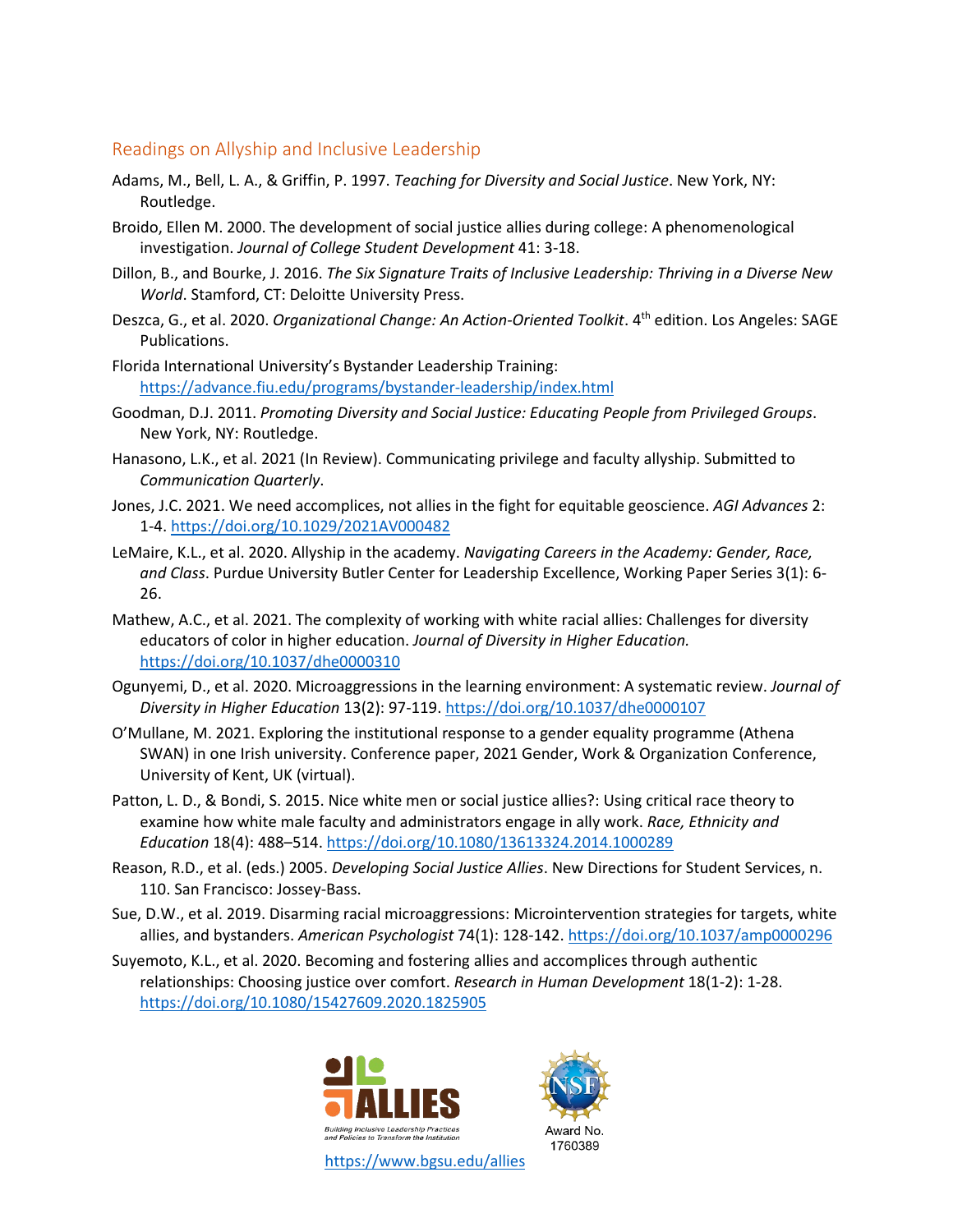# Mentoring and Sponsoring Tips



## **Definitions**

- **Mentoring is "a reciprocal learning relationship characterized by trust, respect, and** commitment, in which the mentor supports the professional and personal development of another by sharing [their] life experiences, influence, and expertise" (Zellers et al., 2008, p. 555)
- A sponsor is someone with influence and authority who acts to empower and advance a colleague's professional success (Kanter, 1977)
- An advocate also acts to publicly support and advance a colleague's career (Bruce 2017) but need not be in a position of power
- "While a mentor is someone who has knowledge and will share it with you, a sponsor is a person who has power and will use it for you." (Ibarra, 2019)
- Not mutually exclusive effective mentors also engage in sponsoring activities

## **Strategies**

- Become familiar with your mentee/sponsee's (M/S) credentials and experiences, as well as their values and career plans
- Don't project your own experiences, values, or career goals onto your M/S
- Think outside the "pipeline" model of what a career path looks like; identify alternative paths
- **Ask your M/S what they feel they need to be successful, and listen non-judgmentally as they** describe the barriers they are facing
- **Share your own experiences and the strategies you took to overcome barriers**
- **Share your successes and your failures, lessons learned**
- **Introduce your M/S to others in your institutional networks, including other influencers,** academic leaders, and those who will be making admissions, hiring, promotion, and tenure decisions
- Introduce your M/S to others in your professional networks, including program officers at funding agencies, journal editors, and officers of your professional societies, as well as colleagues outside of traditional academic-oriented careers
- **Help your M/S identify and connect with a variety of mentors that meet different career and** personal needs
- Talk up your M/S's accomplishments with others at your institution and in your discipline at every opportunity
- **If all identify venues where your M/S can showcase their work, including to the public (e.g., social** media, science or knowledge cafés)
- **Help your M/S write press releases highlighting successes (e.g., research paper, grant, teaching** award).
- **If Immulficant** Identify and nominate your M/S for career-advancing opportunities, such as research collaborations, grant opportunities, conference roles, professional development programs, leadership positions, awards, honors, and prizes. Don't wait to be asked for a recommendation letter – proactively seek out opportunities for your M/S.
- **Protect your M/S from bad actors, ensure they get credit for their ideas and accomplishments,** speak up and intervene when you perceive bias or inequity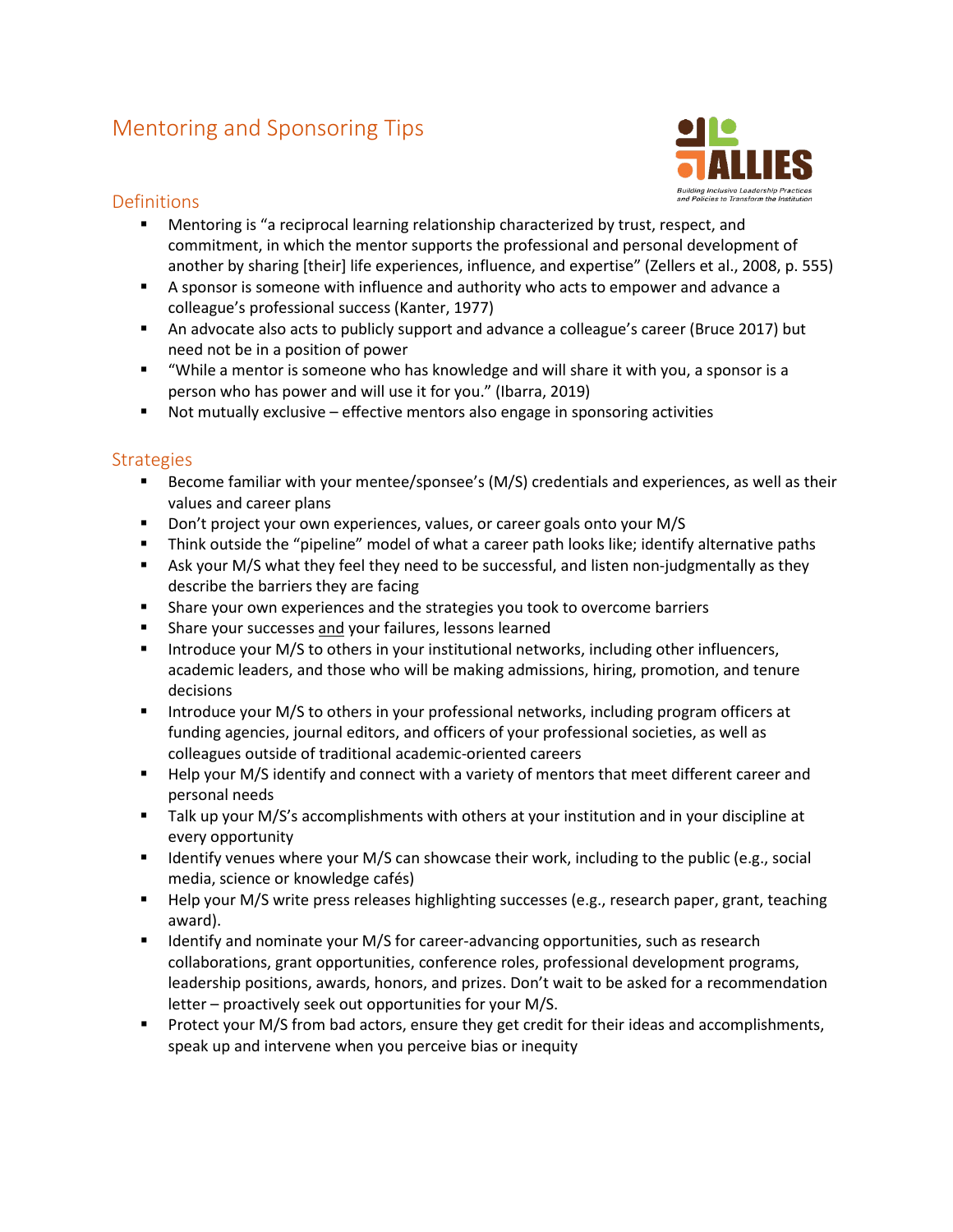## Readings on Mentoring and Sponsoring

- Bilimoria, Diana, Perry, Susan R., Liang, Xiangfen, Stoller, Eleanor Palo, Higgins, Patricia, and Taylor, Cyrus. 2006. How do female and male faculty members construct job satisfaction? The roles of perceived institutional leadership and mentoring and their mediating processes. *Journal of Technology Transfer* 31: 355-365.
- Bruce, Lori Mann. 2017. Advancing careers in geoscience and remote sensing: Mentors, advocates, sponsors… good, better, best. IEEE Geoscience and Remote Sensing Magazine 5(1): 82-84. DOI: 10.1109/MGRS.2017.2649222.
- DeFrank-Cole, Lisa, and Tan, Sherylle J. 2021. *Women and Leadership: Journey Toward Equity*. Thousand Oaks, California: SAGE Publications, Inc.
- Foust-Cummings, Heather, Dinolfo, Sarah, and Kohler, Jennifer. 2011. *Sponsoring Women to Success*. New York: Catalyst. [https://www.catalyst.org/wp](https://www.catalyst.org/wp-content/uploads/2019/01/sponsoring_women_to_success.pdf)[content/uploads/2019/01/sponsoring\\_women\\_to\\_success.pdf.](https://www.catalyst.org/wp-content/uploads/2019/01/sponsoring_women_to_success.pdf)
- Hardiman, Rita, Jackson, Bailey, and Griffin, Pat. 2007. Conceptual foundations for social justice education. In Adams, Maurianne, Bell, Lee Anne, and Griffin, Pat (eds.), *Teaching for diversity and social justice* (p. 35–66). New York: Routledge/Taylor & Francis Group.
- Hewlett, Sylvia Ann, with Peraino, Kerrie, Sherbin, Laura, and Sumberg, Karen. 2010. *The Sponsor Effect: Breaking Through the Last Glass Ceiling*. Harvard Business Review Research Report.
- Ibarra, Herminia. 2019. A lack of sponsorship is keeping women from advancing into leadership. *Harvard Business Review*, August 19, 2019. [https://hbr.org/2019/08/a-lack-of-sponsorship-is-keeping](https://hbr.org/2019/08/a-lack-of-sponsorship-is-keeping-women-from-advancing-into-leadership)[women-from-advancing-into-leadership.](https://hbr.org/2019/08/a-lack-of-sponsorship-is-keeping-women-from-advancing-into-leadership) Accessed May 3, 2021.
- Kanter, Rosabeth Moss. 1977. *Men and women of the corporation*. New York: Basic Books.
- Kennedy, Julia Taylor, and Jain-Link, Pooja. 2019. Sponsors need to stop acting like mentors. *Harvard Business Review*, February 26, 2019. [https://hbr.org/2019/02/sponsors-need-to-stop-acting-like](https://hbr.org/2019/02/sponsors-need-to-stop-acting-like-mentors)[mentors](https://hbr.org/2019/02/sponsors-need-to-stop-acting-like-mentors)
- Nobel Prize Outreach. n.d. Donna Strickland. [https://www.nobelprize.org/womenwhochangedscience/stories/donna-strickland.](https://www.nobelprize.org/womenwhochangedscience/stories/donna-strickland)
- Patton, Elizabeth W., Griffith, Kent A., Jones, Rochelle D., Stewart, Abigail, Ubel, Peter A., and Jagsi, Reshma. 2017. Differences in mentor-mentee sponsorship in male vs female recipients of National Institutes of Health grants. *JAMA Internal Medicine* 177(4): 580-582.
- Seehusen, Dean A., Rogers, Tyler S., Achkar, Morhaf Al, and Chang, Tammy. 2021. Coaching, mentoring, and sponsoring as career development tools. *Family Medicine* 53(3): 175-820.
- Talley, Jessye. 2020. *Mentor…..Advocate…..Sponsor*. Academic Insights

[https://www.linkedin.com/pulse/mentoradvocatesponsor-jessye-talley-ph-d-](https://www.linkedin.com/pulse/mentoradvocatesponsor-jessye-talley-ph-d-/?articleId=6686070830620819456) [/?articleId=6686070830620819456](https://www.linkedin.com/pulse/mentoradvocatesponsor-jessye-talley-ph-d-/?articleId=6686070830620819456) . Accessed May 4, 2021

Zellers, Darlene F., Howard, Valerie M., and Barcic, Maureen A. 2008. Faculty mentoring programs: Reenvisioning rather than reinventing the wheel. *Review of Educational Research* 78(3): 552-588.